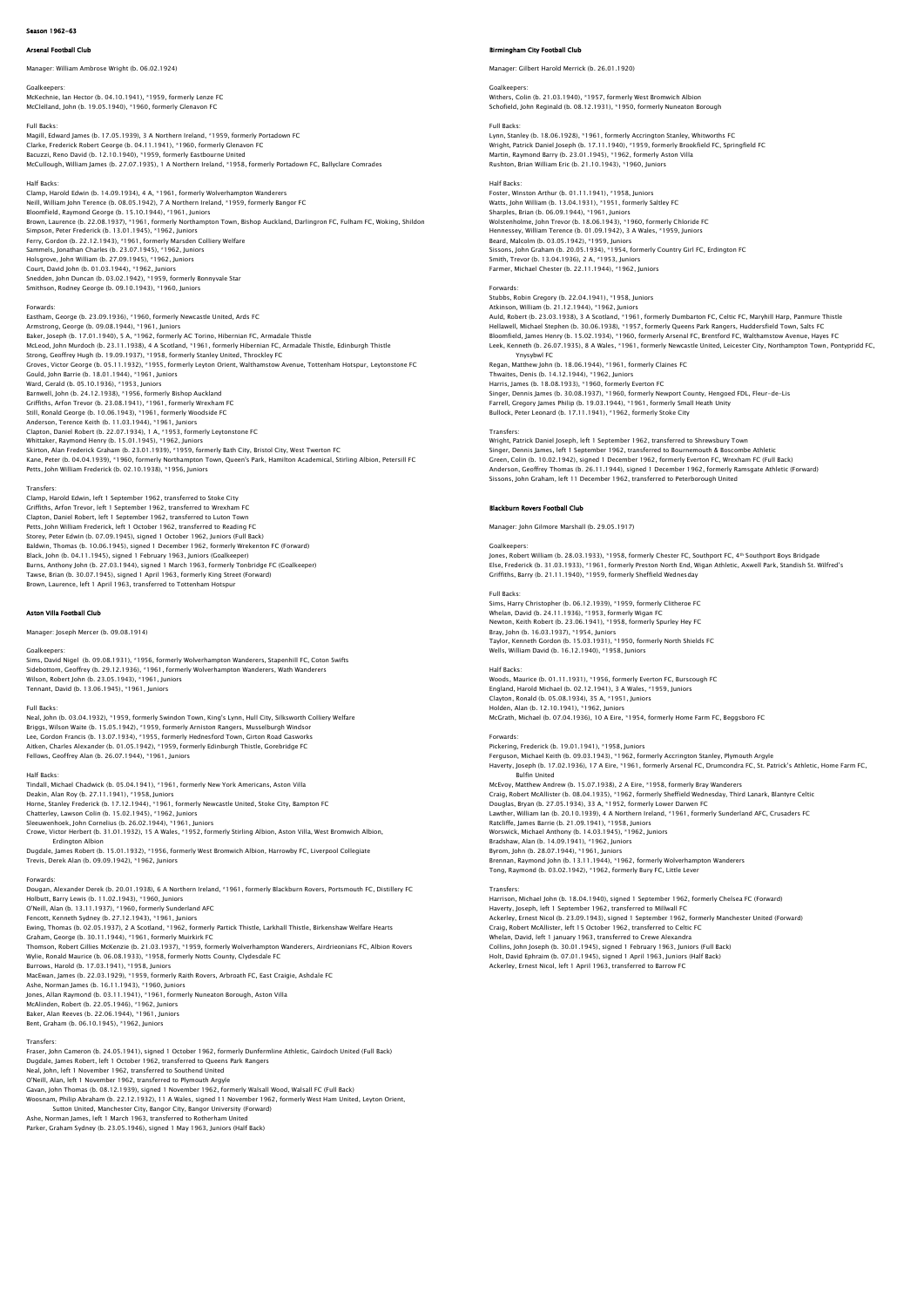## **bol Football Club**

Manager: Ronald Suart (b. 18.11.1920)

Goalkeepers: Halsall, Alan (b. 17.11.1940), \*1962, formerly Manchester United, Skelmersdale United Harvey, Bryan Robert (b. 26.08.1938), \*1962, formerly Cambridge City, Newcastle United, New York FC, Newcastle United, Wisbech Town, March Town Waiters, Anthony Keith (b. 01.02.1937), \*1959, formerly Bishop Auckland, Macclesfield Town

Full Backs:<br>Knowles, Cyril Barry (b. 13.09.1944), \*1961, formerly Monckton Colliery Welfare, Blackpool FC, Hemsworth FC<br>Armfield, James Christopher (b. 21.09.1935), 17 A, \*1954, Juniors<br>Cuthbert, Ean Richardson (b. 05.02.1

### Half Backs:

Gratrix, Roy (b. 09.02.1932), \*1953, formerly Taylor Brothers Fisher, Hugh Donnelly (b. 09.01.1944), \*1962, formerly Gowanbank Marsland, Gordon (b. 20.05.1945), \*1962, Juniors James, Edward Glyn (b. 17.12.1941), \*1959, Juniors Crawford, John Robert Bruce (10.10.1938), \*1956, Juniors Cranston, William (b. 18.01.1942), \*1960, formerly Saxone FC Turner, Neil Stuart Thomson (b. 15.03.1942), \*1959, Juniors Green, John (b. 22.05.1939), \*1959, formerly Tranmere Rovers, Stockton Heath

Forwards: Durie, David George (b. 13.08.1931), \*1952, formerly Oxford FC Hill, Stephen Thomas (b. 15.02.1940), \*1959, Juniors Ball, Alan James (b. 12.05.1945), \*1962, formerly Bolton Wanderers, Ashton United Lea, Leslie (b. 05.10.1942), \*1959, Juniors Charnley, Raymond Ogden (b. 29.05.1935), \*1957, formerly Preston North End, Morecambe FC, Bolton-le-Sands FC Horne, Desmond Tolton (b. 12.12.1939), \*1961, formerly Wolverhampton Wanderers Oates, Graham (b. 04.12.1943), \*1961, Juniors<br>Parry, Raymond Alan (b. 19.01.1936), \*1960, formerly Bolton Wanderers<br>Watt, John (b. 17.06.1943), \*1960, formerly Saxone FC<br>Gemmell, Andrew (b. 27.07.1945), \*1962, Juniors Hauser, Peter Benjamin (b. 20.04.1934), \*1962, formerly Cheltenham Town, Blackpool FC, Kimberley Athletic<br>Napier, Christopher Robin Anthony (b. 26.09.1943), \*1960, Juniors<br>Brooks, Anthony (b. 12.03.1944), \*1962, Juniors<br>Wi

Transfers:<br>Prentis, John (b. 22.03.1939), signed 1 October 1962, Junios (Full Back)<br>Knowles, Cyril Barry, left 1 October 1962, transferred to Middlesbrough FC<br>Quinn, Patrick (b. 26.04.1936), 4 A Scotland, signed 1 November Bridgeton Waverley (Forward) Ogilvie, John Leofric, left 1 April 1963, transferred to Workington FC

## Bolton Wanderers Football Club

Manager: William Ridding (b. 04.04.1911)

Goalkeepers: Hopkinson, Edward (b. 29.10.1935), 18 A, \*1952, formerly Haggate FC Smith, Alexander (b. 29.10.1938), \*1962, formerly Accrington Stanley, Weymouth FC

## Full Backs:

Cooper, Charles (b. 14.06.1941), \*1959, Juniors<br>Cunliffe, James Graham (b. 16.06.1936), \*1955, Juniors<br>Hartle, Leslie Roy (b. 04.10.1931), \*1951, formerly Bromsgrove Rovers<br>Farrimond, Sydney (b. 17.07.1940), \*1958, formerl Threlfall, Jack (b. 22.03.1935), \*1954, Juniors Goulden, Albert Edward (b. 05.02.1945), \*1962, Juniors

## Half Backs:

Rimmer, Warwick Robert (b. 01.03.1941), \*1958, Juniors Hatton, David Howcroft (b. 30.10.1943), \*1960, Juniors<br>Crompton, Dennis (b. 12.03.1942), \*1959, formerly Wigan Athletic<br>Oxtoby, Richard (b. 05.09.1939), \*1957, Juniors<br>Stanley, Graham (b. 27.10.1938), \*1955, Juniors<br>Edward Hulme, John (b. 06.02.1945), \*1962, Juniors

Forwards:<br>Davies, Ronald Wyn (b. 20.03.1942), \*1962, formerly Wrexham FC, Caernarvon Town, Llanberis FC<br>Pilkington, Brian (b. 12.02.1933), 1 A, \*1961, formerly Burnley FC, Leyland Motors, Leyland Red Rose McCarry, Ronald James (05.12.1937), \* 1962, formerly Workington FC, Lowca FC<br>Lee, Francis Henry (b. 29.04.1944), \*1960, Juniors<br>Taylor, Gordon (b. 28.12.1944), \*1962, formerly Curzon Ashton<br>Dealtin, Peter (b. 25.03.1938), Hill, Frederick (b. 17.01.1940), \*1957, Juniors Holden, Albert Douglas (b. 28.09.1930), 5 A, \*1950, formerly Manchester YMCA Birch, Brian (b. 09.04.1938), \*1954, Juniors Lennard, David (b. 31.12.1944), \*1961, Juniors Redrobe, William Eric (b. 23.08.1944), \*1962, Juniors

### Transfer

Holden, Albert Douglas, left 1 November 1962, transferred to Preston North End<br>Threlfall, Jack, left 1 November 1962, transferred to Bury FC<br>McGarry, Ronald James, left 1 December 1962, transferred to Newcastle United Lord, Albert Ernest (b. 10.09.1944), signed 1 January 1963, Juniors (Goalkeeper) Bromley, Brian (b. 20.03.1946), signed 1 March 1963, Juniors (Half Back) Russell, William (b. 07.07.1935), signed 1 March 1963, formerly Sheffield United, Rhyl FC (Forward)

## mley Football Club

Manager: Harold Potts (b. 22.10.1920)

Goalkeepers: Thomson, Henry Watson (b. 25.08.1940), \*1959, formerly Bo'ness United, Shotts Bon Accord Blacklaw, Adam Smith (b. 02.09.1937), \*1954, Juniors

## Full Backs:

Buxton, Michael James (b. 29.05.1943), \*1960, Juniors Angus, John (b. 02.09.1938), \*1955, formerly Amble FC Latcham, Leslie Arnold (b. 22.12.1942), \*1960, Juniors

Poynton, William (b. 30.06.1944), \*1961, Juniors

Elder, Alexander Russell (b. 25.04.1941), 7 A Northern Ireland, \*1959, formerly Glentoran FC Smith, Frederick Gregg (b. 25.12.1942), \*1959, Juniors

Half Backs:<br>Cummings, Thomas Smith (b. 12.09.1928), \*1947, formerly Hilton Colliery Welfare, Stanley United<br>Miller, Brian George (b. 19.01.1937), 1 A, \*1954, Juniors<br>Merrington, David Robert (b. 26.01.1945), \*1962, Juniors O'Neil, Brian (b. 04.01.1944), \*1961, Juniors Adamson, James (b. 04.04.1929), \*1947, formerly Ashington FC Walker, David (b. 15.10.1941), \*1959, Juniors Joyce, Walter (b. 10.09.1937), \*1954, Juniors

### Forwards:

Lochhead, Andrew Lorimar (b. 09.03.1941), \*1958, formerly Renfrew FC Connelly, John Michael (b. 18.08.1938), 8 A, \*1956, formerly St. Helens Town Govan, Charles Pearson (b. 12.01.1943), \*1960, Juniors Bellamy, Arthur (b. 05.04.1942), \*1959, Juniors<br>Price, John (b. 25.10.1943), \*1960, formerly Horden Colliery Welfare<br>McIlroy, James (b. 25.10.1931), 49 A Northern Ireland, \*1950, formerly Glentoran FC, Craigavad FC Pointer, Raymond (b. 10.10.1936), 3 A, \*1957, formerly Dudley Welfare<br>Clayton, Thomas (b. 17.10.1944), \*1962, Juniors Claxton, Thomas (b. 17.10.1944), \*1962, Juniors<br>Irvine, William John (b. 18.06.1943), \*1960, Juniors<br>Fenton, Ronald (b. 21.09.1940), \*1959, formerly South Shield FC, Burnley FC, West Bromwich Albion<br>Meredith, Trevor George Morgan, William (b. 02.10.1944), \*1961, formerly Fishcross<br>Robson, James (b. 23.01.1939), \*1956, Juniors<br>Towers, Ian Joseph (b. 11.10.1940), \*1957, Juniors<br>Simpson, Peter Wilson (b. 21.09.1940), \*1957, Juniors

Transfers:<br>Todd, Samuel John (b. 22.09.1945), signed 1 September 1962, formerly Glentoran FC (Half Back)<br>Fenton, Ronald, left 1 November 1962, transferred to West Bromwich Albion<br>McIlroy, James, left 1 March 1963, transfer Cummings, Thomas Smith, left 1 March 1963, transferred to Mansfield Town Claxton, Thomas, left 1 March 1963, transferred to Bury FC Kinsella, Leonard (b. 14.05.1946), signed 1 May 1963, Juniors (Half Back) Smith, John, left 1 May 1963, transferred to Wrexham FC

### Everton Football Club

Manager: Harry Catterick (b. 26.11.1919)

## Goalkeepers:

West, Gordon (b. 24.04.1943), \*1962, formerly Blackpool FC<br>Rankin, Andrew George (b. 11.05.1944), \*1961, Juniors<br>Dunne, Patrick Anthony Joseph (b. 09.02.1943), \*1960, Juniors<br>Dunlop, Albert (b. 21.04.1932), 4 A Eire, \*1949 Mailey, William (b. 13.06.1943), \*1960, Juniors

## Full Backs:

Thomson, George Matthewson (b. 19.10.1936), \*1960, formerly Heart of Midlothian, Edinburgh City<br>Parker, Alexander Hershaw (b. 02.08.1935), 15 A Scotland, \*1958, formerly Falkirk FC, Kello Rovers<br>Coxon, Eric Gary (b. 31.05. Green, Colin Robert (b. 10.02.1942), \*1959, formerly Wrexham FC Bradley, Keith (b. 31.01.1946), \*1961, Juniors

## Half Backs:

Gabriel, James (b. 16.10.1940), 1 A Scotland, \*1960, formerly Dundee FC, Dundee North End, Tynecastle FC Jarvis, Alan Leslie (b. 04.08.1943), \*1961, Juniors Heslop, George Wilson (b. 01.07.1940), \*1962, formerly Newcastle United, Dudley Welfare<br>Labone, Brian Leslie (b. 23.01.1940), \*1957, Juniors<br>Moore, John (b. 09.03.1945), \*1962, Juniors<br>Harris, Brian (b. 16.05.1935), \*1954, Rees, Barrie Gwyn (b. 04.02.1944), \*1961, Juniors<br>Sharples, George Frank Vincent (b. 20.09.1943), \*1960, Juniors<br>Meagan, Michael Kevin (b. 29.05.1934), 2 A Eire, \*1954, formerly Johnville FC, Rathfarnham FC<br>Johnson, Eric (

### Forwards:

Stevens, Dennis (b. 30.11.1933), \*1962, formerly Bolton Wanderers Temple, Derek William (b. 13.11.1938), \*1956, Juniors<br>Vernon, Thomas Royston (b. 14.04.1937), 16 A Wales, \*1960, formerly Blackburn Rovers, Mostyn YMCA<br>Veall, Raymond Joseph (b. 16.03.1943), \*1961, formerly Doncaster Rover Bingham, William Laurence (b. 05.08.1931), 51 A Northern Ireland, \*1960, formerly Luton Town, Sunderland AFC, Glentoran FC Boner, David (b. 12.10.1941), \*1960, formerly Dundee United, Everton FC<br>Wignall, Frank (b. 21.08.1939), \*1958, formerly Horwich RMI<br>Russell, Alexander (b. 21.02.1944), \*1961, formerly Marsden Colliery Welfare<br>Webber, Keith Shaw, Stuart (b. 09.10.1944), \*1961, formerly Aintree Villa Young, Alexander (b. 03.02.1937), 7 A Scotland, \*1960, formerly Heart of Midlothian, Newtongrange Star, Musselburgh Union, Broughton Star Welsh, Colin (b. 09.06.1945), \*1961, formerly Aintree Villa Parnell, Roy (b. 08.10.1943), \*1960, Juniors Tyrer, Alan (b. 08.12.1942), \*1959, Juniors

## **Transfer**

Morrissey, John Joseph (b. 18.04.1940), signed 1 September 1962, formerly Liverpool FC (Forward)<br>Harvey, Colin (b. 16.11.1944), signed 1 October 1962, Juniors (Half Back)<br>Kay, Anthony Herbert (b. 13.05.1937), signed 1 Dece Green, Colin Robert, left 1 December 1962, transferred to Birmingham City Scott, Michael Ramsey (b. 04.12.1945), signed 1 December 1962, Juniors (Forward)<br>MacKenzie, Donald Alexander (b. 30.01.1942), signed 1 January 1963, Juniors (Forward)<br>Scott, Alexander Silcock (b. 22.11.1.936), signed 1 Jan Mailey, William, left 1 March 1963, transferred Crewe Alexandra Webber, Keith James, left 1 April 1963, transferred to Brighton & Hove Albion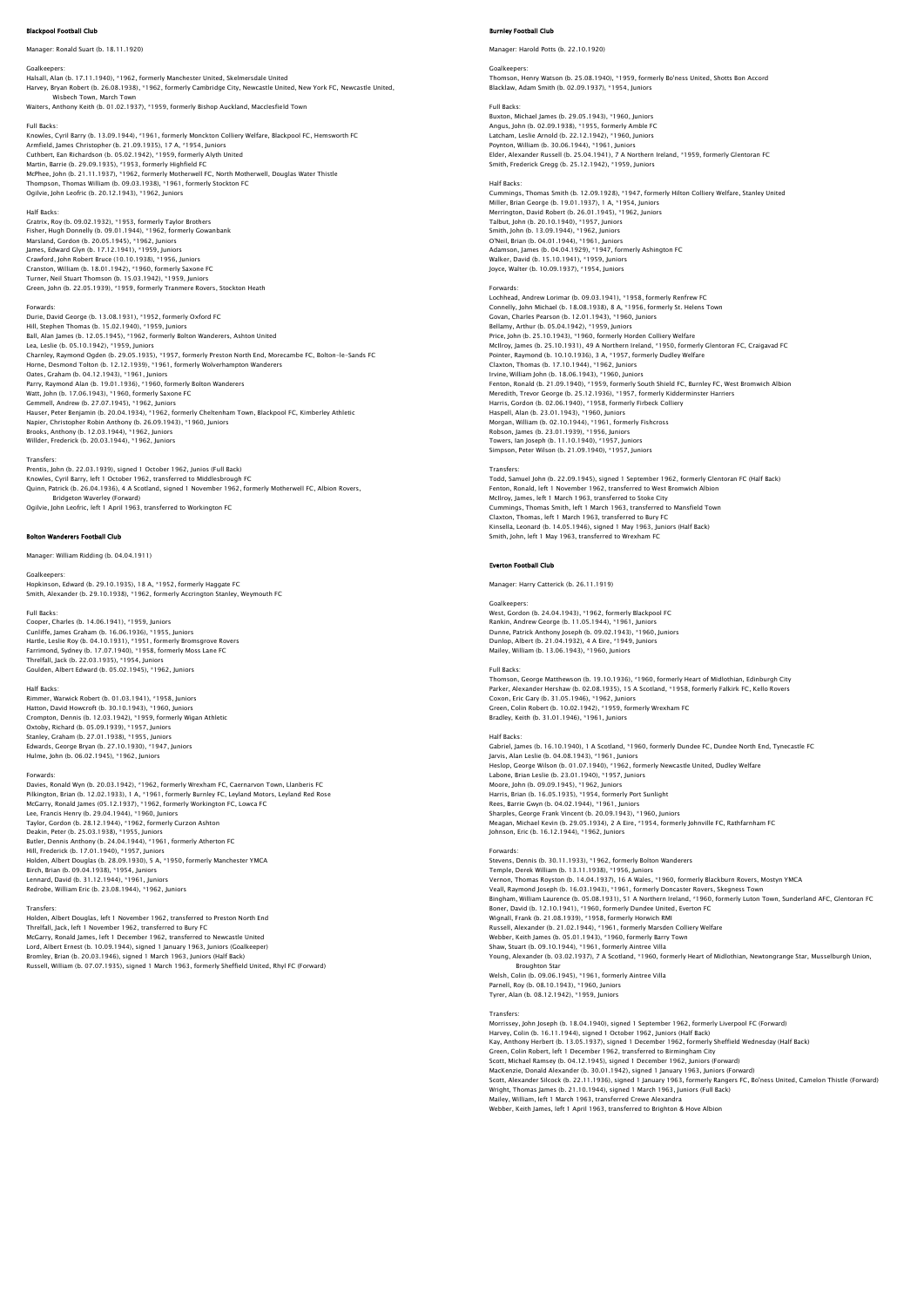## ham Football Club

Manager: Bedford Alfred George Jezzard (b. 19.10.1927)

Goalkeepers: Macedo, Eliott (b. 22.02.1938), \*1955, Juniors Hewkins, Kenneth John Robert (b. 30.10.1929), \*1955, formerly Clyde FC, Germiston Callies

## Full Backs:

Cohen, George Reginald (b. 22.10.1939), \*1956, Juniors<br>Mealand, Kenneth Barry (b. 24.01.1943), \*1961, Juniors<br>Langley, Ernest James (b. 07.02.1929), 3 A, \*1957, formerly Brighton & Hove Albion, Leeds United, Guildford City Callaghan, Frederick John (b. 19.12.1944), \*1962, Juniors Drake, Robert James (b. 07.09.1943), \*1961, formerly Chelsea FC

### Half Backs:

Mullery, Alan Patrick (b. 23.11.1941), \*1958, Juniors Keetch, Robert David (b. 25.10.1941), \*1959, formerly West Ham United<br>Robson, Robert William (b. 18.02.1933), 20.4. \*1962, formerly West Rromwich Albion, Fulham FC, Southampton FC Robson, Robert William (b. 18.02.1933), 20 A, \*1962, formerly West Bromwich Albion, Fulham FC, Southampton FC,<br>Middlesbrough FC, Langley Park FC<br>Dodgin, William (b. 04.11.1931), \*1961, formerly Arsenal FC, Fulham FC, South Brown, Stanley (b. 15.09.1941), \*1959, Juniors

### Forwards:

Cook, Maurice (b. 10.12.1931), \*1958, formerly Watford FC, Berkhamsted Town, Potton End Chamberlain, Trevor Charles (b. 11.07.1934), \*1951, Juniors Key, John Peter (b. 05.11.1937), \*1956, Juniors Henderson, John Gillespie (b. 17.01.1932), 7 A Scotland, \*1962, formerly Arsenal FC, Wolverhampton Wanderers, Portsmouth FC, Kirkintilloch FC Watson, Trevor Peter (b. 26.09.1938), \*1956, Juniors Stratton, Reginald Malcolm (b. 10.07.1939), \*1959, formerly Woking FC Leggat, Graham (b. 20.06.1934), 18 A Scotland, \*1958, formerly Aberdeen FC, Banks o' Dee Haynes, John Norman (b. 17.10.1934), 56 A, \*1952, Juniors<br>Doherty, John Michael (b. 26.04.1936), \*1962, formerly South Coast United, Fulham FC, Chelsea FC<br>Metchick, David John (b. 14.08.1943), \*1961, formerly West Ham Unit O'Connell, Brian Edward (b. 13.09.1937), \*1956, Juniors

Transfers:<br>Marsh, Rodney William (b. 11.10.1944), signed 1 October 1962, Juniors (Forward)<br>Jones, Michael Keith (b. 08.01.1945), signed 1 January 1963, Juniors (Full Back)

## Ipswich Town Football Club

Manager: Alfred Ernest Ramsey (b. 22.01.1920), from 1 May 1963 John Edward Milburn (b. 11.05.1924)

Goalkeepers: Bailey, Roy Norman (b. 26.05.1932), \*1956, formerly Crystal Palace Bevis, David Roger (b. 27.06.1942), \*1959, Juniors Hall, Wilfred (b. 14.10.1934), \*1960, formerly Stoke City, Earlestown FC

Full Back

Malcolm, Kenneth Campbell (b. 25.07.1926), \*1954, formerly Arbroath FC, St. Clement's Aberdeen<br>Carberry, Lawrence James (b. 18.01.1936), \*1956, formerly Bootle FC<br>Compton, John Frederick (b. 27.08.1937), \*1960, formerly Ch

Half Backs<br>Pickett, Reginald Arthur (b. 06.01.1927), \*1957, formerly Portsmouth FC, Weymouth FC, Maidenhead United<br>Elsworthy, John (b. 26.07.1931), \*1949, formerly Newport County<br>Backer, William Alexander (b. 23.04.1939), Laurel, John Albert (b. 11.06.1935), \*1959, formerly Tottenham Hotspur<br>Nelson, Andrew Nesbitt (b. 05.07.1935), \*1959, formerly West Ham United<br>Thrower, Dennis Alan (b. 01.08.1938), \*1955, formerly Landseer Old Boys<br>Thompso

## Forwards:

Phillips, Edward John (b. 21.08.1933), \*1955, formerly Stowmarket FC, Ipswich Town, Leiston FC<br>Moran, Douglas Walter (b. 29.07.1934), \*1961, formerly Falkirk FC, Hibernian FC, Musselburgh Union<br>Ledbetter, James Hunter (b. Sunnyside FC Crawford, Raymond (b. 13.07.1936), 2A, \*1958, formerly Portsmouth FC<br>Curtis, Dermot Patrick (b. 26.08.1932), 15 A Eire, \*1958, formerly Bristol City, Shelbourne FC<br>Treacy, Francis (b. 14.07.1939), \*1961, formerly Johnstone

Owen, Aled Watkin (b. 07.01.1934), \*1958, formerly Tottenham Hotspur, Bangor City<br>Kearney, Noel Michael (b. 07.10.1942), \*1960, Juniors<br>Goulden, Roy Leonard (b. 22.09.1937), \*1962, formerly Southend United, Arsenal FC

Transfer:<br>Dougan, George (b. 22.03.1939), signed 1 March 1963, formerly Yiewsley FC (Half Back)<br>Colrain, John James (b. 04.02.1937), signed 1 April 1963, formerly Clyde FC, Duntocher Hibs, St. Anthony's Glasgow, Celtic FC,

## Leicester City Football Club

Manager: Matthew Muirhead Gillies (b. 12.08.1921)

## Goalkeepers:

Banks, Gordon (b. 30.12.1937), \*1959, formerly Chesterfield FC, Rawmarsh Welfare, Millspaugh Steelworks Heyes, George (b. 16.11.1937), \*1960, formerly Rochdale FC

Full Backs: Loughlan, John (b. 12.06.1943), \*1961, Juniors Norman, Richard (b. 05.09.1935), \*1958, formerly Horden Colliery Welfare, Ferryhill Athletic, Throckley FC Chalmers, Leonard Austin (b. 04.09.1936), \*1956, formerly Corby Town

### Half Backs:

McLintock, Francis (b. 28.12.1939), \*1957, formerly Shawfield FC Sjoberg, John (b. 12.06.1941), \*1958, formerly Banks o' Dee Appleton, Colin Harry (b. 07.03.1936), \*1954, formerly Scarborough FC Cross, Graham Frederick (b. 15.11.1943), \*1960, Juniors McDerment, William Stirling (b. 05.01.1943), \*1961, formerly Johnstone Burgh King, John Aitken (b. 27.05.1937), \*1957, formerly Arniston Rangers, Broughton Star

## Forwards:

Heath, Richard Terence (b. 17.11.1943), \*1961, Juniors Tewley, Alan Bernard (b. 22.01.1945), \*1962, Juniors<br>Gibson, David Wedderburn (b. 23.09.1938), \*1962, formerly Hibernian FC, Livingston United<br>Cheesebrough, Albert (b. 17.01.1935), \*1959, formerly Burnley FC Keyworth, Kenneth (b. 24.02.1934), \*1958, formerly Rotherham United, Wolverhampton Wanderers Thomson, David Laing (b. 02.02.1938), \*1961, formerly Dunfermline Athletic, Bo'ness United Stringfellow, Michael David (b. 27.01.1943), \*1962, formerly Mansfield Town Walsh, James (b. 03.12.1930), \*1956, formerly Celtic FC, Bo'ness United, Valleyfield Colliery, Blairhall FC Riley, Howard (b. 18.08.1938), \*1955, Juniors

### Transfers:

Walker, David Clive Allan (b. 24.10.1945), signed 1 October 1962, Juniors (Full Back) Svarc, Robert Louis (b. 08.02.1946), signed 1 March 1963, Juniors (Forward) Goodfellow, James Boyd (b. 30.07.1938), signed 1 May 1963, formerly Third Lanark, Tranent FC (Forward)

## Leyton Orient Football Club

Manager: John Joseph Carey (b. 23.02.1919)

Goalkeepers:<br>Robertson, William Gibb (b. 13.11.1928), \*1960, formerly Chelsea FC, Arthurlie FC<br>George, Frank Richard (b. 20.11.1933), \*1954, formerly Carshalton Athletic

## Full Backs:

Lewis, Edward (b. 03.01.1935), \*1958, formerly West Ham United, Preston North End, Manchester United, Goslings FC<br>Charlton, Stanley (b. 28.06.1929), \*1958, formerly Arsenal FC, Leyton Orient, Bromley FC, Exeter City<br>Hollow Half Backs:

Lucas, Peter Malcolm (b. 07.10.1938), 1 A Wales, \*1958, formerly Bradley Rangers, Bolton Wanderers<br>Bishop, Sidney Harold Richard (b. 08.04.1934), \*1952, formerly Chase of Chertsey<br>Taylor, William (b. 31.07.1939), \*1959, fo Clark, David George (b. 19.01.1938), \*1960, Juniors Lea, Cyril (b. 05.08.1934), \*1957, formerly Bradley Rangers

## Forwards:

Graham, Malcolm (b. 26.01.1934), \*1960, formerly Bristol City, Barnsley FC, Hall Green Gibbs, Derek William (b. 22.12.1934), \*1960, formerly Chelsea FC Deeley, Norman Victor (b. 30.11.1933), 2 A, \*1962, formerly Wolverhampton Wanderers Dunmore, David Gerald Ivor (b. 18.02.1934), \*1961, formerly West Ham United, Tottenham Hotspur, York City, Cliftonville Minors Waites, George Edward (b. 12.03.1938), \*1962, formerly Norwich City, Leyton Orient, Hawich & Parkeston<br>McDonald, Terence James (b. 12.11.1938), \*1959, formerly West Ham United<br>Bolland, Gordon Edward (b. 12.08.1943), \*1962, Newman, Ronald Vernon (b. 19.01.1934), \*1961, formerly Portsmouth FC, Woking FC, Newport FC, Fareham Town Gregory, Gordon (b. 24.10.1943), \*1961, Juniors Wedge, Roger (b. 06.03.1944), \*1960, formerly Brighton & Hove Albion<br>White, Philip George John (b. 29.12.1930), \*1953, formerly Wealdstone FC<br>Elwood, Joseph Patrick (b. 26.10.1939), \*1958, formerly Glenavon FC<br>Foster, Rona

Transfers:<br>
Pinner, Michael John (b. 16.02.1934), signed 1 October 1962, formerly Hendon FC, Swansea Town, Chelsea FC, Hendon FC,<br>
Manchester United, Queens Park Rangers, Sutton United, Sheffield Wednesday, Arsenal FC, Bos

Mason, Robert Henry (b. 22.03.1936), signed 1 March 1963, formerly Wolverhampton Wanderers, Chelmsford FC,<br>Wolverhampton Wanderers (Forward)<br>Webb, David James (b. 09.04.1946), signed 1 May 1963, formerly West Ham United (H

### Liverpool Football Club

Manager: William Shankly (b. 02.09.1913)

Goalkeepers: Lawrence, Thomas Johnstone (b. 14.05.1940), \*1957, formerly Stockton Heath Furnell, James (b. 23.11.1937), \*1962, formerly Burnley FC

Full Backs: Byrne, Gerald (b. 29.08.1938), \*1955, Juniors Smith, Thomas (b. 05.04.1945), \*1962, Juniors Lawler, Christopher (b. 20.10.1943), \*1960, Juniors<br>Jones, Allan Powell (b. 06.01.1940), \*1957, Juniors<br>Sinclair, Roy (b. 10.12.1944), \*1962, Juniors<br>Moran, Ronald (b. 28.02.1934), \*1952, Juniors MacKenzie, Hamish James Todd (b. 11.03.1945), \*1962, formerly Woodburn Athletic

Half Backs:<br>Leishman, Thomas (b. 03.09.1937), \*1962, formerly Hibernian FC, Liverpool FC, St. Mirren FC, Camelon FC<br>Milne, Gordon (29.03.1937), \*1960, formerly Preston North End<br>Yeats, Ronald (b. 15.11.1937), \*1961, former

Forwards: Callaghan, Ian Robert (b. 10.04.1942), \*1960, Juniors Melia, James (b. 01.11.1937), \*1954, Juniors<br>Lewis, Kevin (b. 19.03.1940), \*1950, formerly Sheffield United<br>St. John, Ian (b. 07.06.1968), 13 A Scotland, \*1961, formerly Motherwell FC, Douglas Water Thistle, Motherwell Bri Graham, Robert (b. 22.1.1.1944), \*1961, formerly Mothewell Bridge Works<br>A'Court, Alan (b. 30.09.1934), 5 A, \*1952, formerly Prescot Cables<br>Arrowsmith, Alfred William (b. 11.12.1942), \*1960, formerly Ashton United<br>Pritchard

**Transfer** 

Pritchard, Joseph Henry, left 1 September 1962, transferred to Tranmere Rovers<br>Morrissey, John Joseph, left 1 September 1962, transferred to Everton FC<br>Stevenson, William (b. 26.10.1939), signed 1 October 1962, formerly Ra Thomson, Robert (b. 21.11.1939), signed 1 December 1962, formerly Partick Thistle, Sauchie Juveniles (Full Back)<br>Lowry, Thomas (b. 26.08.1945), signed 1 April 1963, Juniors (Full Back)<br>Bennett, John Craham (b. 27.03.1946),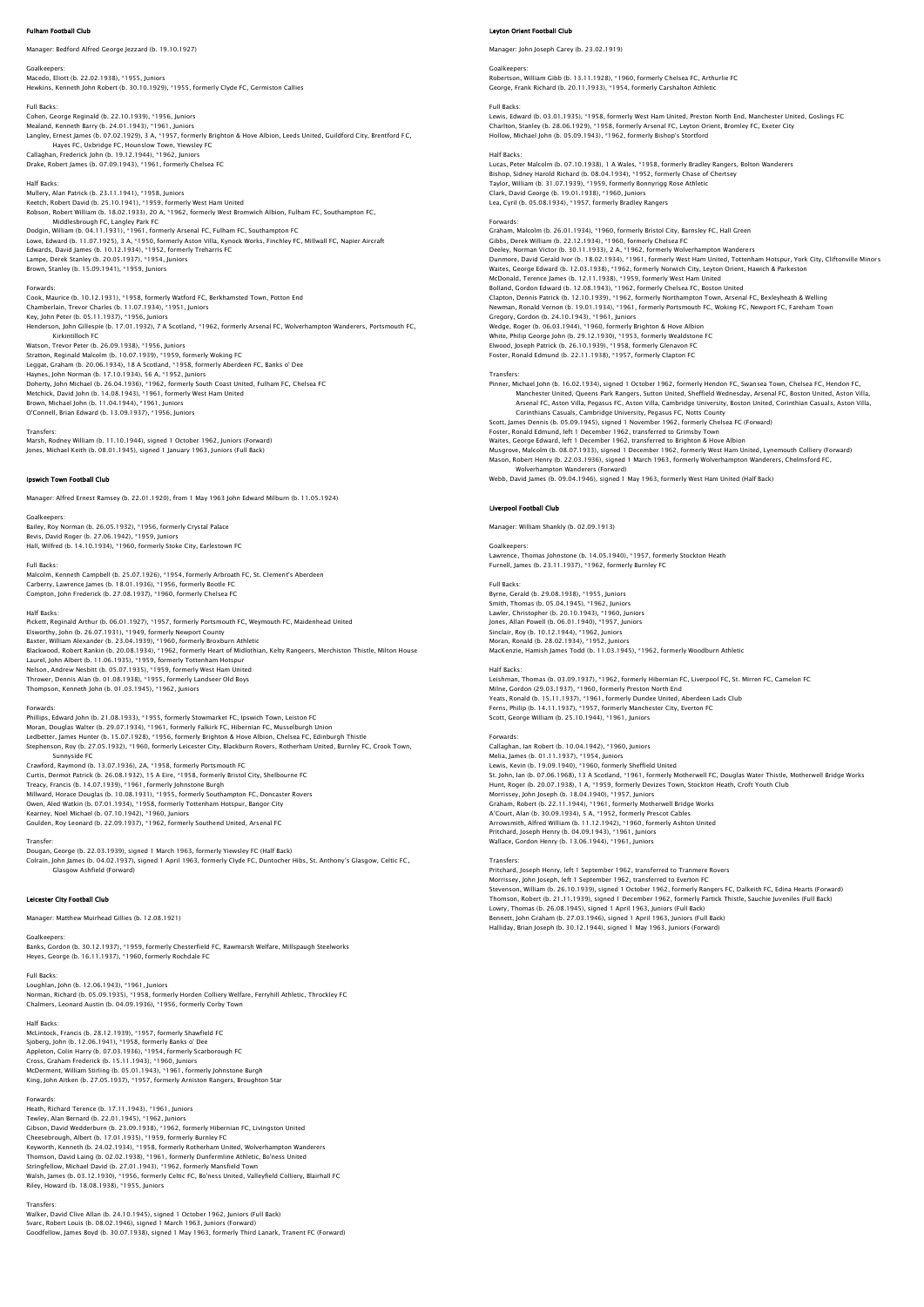## **ester City Football Club**

### Manager: Leslie McDowall (b. 25.10.1912)

Goalkeepers: Trautmann, Bernhard Carl (b. 22.10.1923), \*1949, formerly St. Helens Town Dowd, Henry William (b. 04.07.1938), \*1960, formerly ICI Blackley Fleet, Stephen (b. 02.07.1937), \*1955, Juniors

## Full Backs:

Leivers, William Ernest (b. 29.01.1932), \*1953, formerly Chesterfield FC Betts, James Barrie (b. 18.09.1932), \*1960, formerly Stockport County, Barnsley FC, Worsborough Dale St. Thomas<br>Sear, Reginald Clifford (b. 22.09.1936), \*1957, formerly Oswestry Town Gomersall, Victor (b. 17.06.1942), \*1960, Juniors Pardoe, Glyn (b. 01.06.1946), \*1962, Juniors<br>Batty, Michael (b. 10.07.1944), \*1961, Juniors<br>MacDonald, Robert (b. 26.10.1935), \*1956, formerly Vale of Leven<br>Plenderleith, John Boyd (b. 06.10.1937), 1 A Scotland, \*1960, for

## Half Backs:

Cheetham, Roy Alexander John (b. 21.12.1939), \*1956, Juniors<br>Kennedy, Robert (b. 23.06.1937), \*1961, formerly Kilmarnock FC, Coltness United<br>Shawcross, Francis David (b. 03.07.1941), \*1958, Juniors Aimson, Paul Edward (b. 03.08.1943), \*1960, Juniors Chadwick, Graham (b. 08.04.1942), \*1962, Juniors Benson, John Harvey (b. 23.12.1942), \*1961, Juniors Eyre, Stanley Frederick (b. 03.02.1944), \*1961, Juniors Oakes, Alan Arthur (b. 07.09.1942), \*1959, Juniors

### Forwards:

Barlow, Colin James (b. 14.11.1935), \*1956, formerly Tarporley FC Dobing, Peter Alan (b. 01.12.1938), \*1961, formerly Blackburn Rovers<br>Hannah, George (b. 11.12.1928), \*1958, formerly Lincoln City, Newcastle United, Linfield FC, Everton FC<br>Harley, Alexander (b. 20.04.1936), \*1962, formerl Wagstaffe, David (b. 05.04.1943), \*1960, Juniors Hayes, Joseph (b. 20.01.1936), \*1953, Juniors Young, Neil James (b. 17.02.1944), \*1961, Juniors<br>Hodgkinson, Derek John (b. 30.04.1944), \*1961, formerly Margate FC<br>Panter, Derek (b. 22.11.1943), \*1962, formerly West Bromwich Albion, Choriton Lads<br>Cunliffe, Robert (b. 1

Transfers:<br>Connor, David Richard (b. 27.10.1945), signed 1 November 1962, Juniors (Full Back)<br>Gray, Matthew (b. 11.07.1936), signed 1 March 1963, Juniors (Forward)

## ester United Football Club

Manager: Alexander Matthew Busby (b. 26.05.1909)

Goalkeepers:<br>Briggs, William Ronald (b. 29.03.1943), 1 A Northern Ireland, \*1960, Juniors<br>Gregg, Henry (b. 25.10.1932), 23 A Northern Ireland, \*1957, formerly Doncaster Rovers, Coleraine FC, Linfield Swifts, Linfield Range

Fuil Backs:<br>Brennan, James Seamus Anthony (b. 06.05.1937), \*1955, Juniors<br>Cannvell, Noel Eucharia Cornelius (b. 28.12.1932), 22 A Eire, \*1960, formerly West Ham United, Cork Athletic, Western Rovers<br>Cannvel, Anthony Peter Tranter, Wilfred (b. 05.03.1945), \*1962, Juniors

Half Backs: Foulkes, William Anthony (b. 05.01.1932), 1 A, \*1951, formerly Whiston FC Stiles, Norbert Peter (b. 18.05.1942), \*1959, Juniors Haydock, Frank (b. 29.11.1940), \*1958, formerly Blackpool FC<br>Dunphy, Eamonn Martin (b. 03.08.1945), \*1962, Juniors<br>Smith, Robert William (b. 14.03.1944), \*1961, Juniors<br>Settes, Maurice Edgar (b. 16.12.1936), \*1960, formerl

Forwards:<br>Herd, David Scott (b. 15.04.1934), 10 A Scotland, \*1961, formerly Arsenal FC, Stockport County<br>Law, Denis (b. 24.02.1940), 14 A Scotland, \*1962, formerly AC Torino, Manchester City, Huddersfield Town<br>Chisnall, Jo Giles, Michael John (b. 06.01.1940), 9 A Eire, \*1957, formerly Home Farm FC, Leprechauns FC, Stella Maris FC<br>Grayson, Barry John (b. 12.1.0.1944), \*1961, Juniors<br>Charlton, Robert (b. 11.10.1937), 38 A, \*1954, Juniors<br>Quixa Latham, David Colin (b. 17.10.1943), \*1961, Juniors<br>Fry, Barry Francis (b. 07.04.1945), \*1962, Juniors<br>Ackerley, Ernest Nicol (b. 23.09.1943), \*1960, Juniors<br>Jackson, Albert (b. 12.09.1943), \*1962, formerly Leicester City, Moir, Ian (b. 30.06.1943), \*1960, Juniors Lawton, Norbert (b. 25.03.1940), \*1958, Juniors McMillan, Samuel Thomas (b. 29.09.1941), \*1959, formerly Boyland FC Pearson, Mark (b. 28.10.1939), \*1957, Juniors Randall, Kevin (b. 20.08.1945), \*1962, Juniors

## **Transfers**

Ackerley, Ernest Nicol, left 1 September 1962, transferred to Blackburn Rovers<br>Kinsey, Albert John (b. 19.09.1945), signed 1 October 1962, Juniors (Forward)<br>Noble, Robert (b. 18.12.1945), signed 1 December 1962, Juniors (F Jackson, Albert, left 1 December 1962, transferred to Oldham Athletic Ryan, James (b. 12.05.1945), signed 1 January 1963, formerly Corrie Hearts (Forward)<br>Crerand, Patrick Timothy (b. 19.02.1939), 9 A Scotland, signed 1 February 1963, formerly Celtic FC, Duntocher Hibs,<br>Drumchapel FC (Half B Lawton, Norbert, left 1 March 1963, transferred to Preston North End Best, George (b. 22.05.1946), signed 1 May 1963, Juniors (Forward)

## oham Forest Football Club

Manager: Andrew Beattie (b. 11.08.1913)

Goalkeepers: Grummitt, Peter Malcolm (b. 19.08.1942), \*1960, formerly Bourne Town Armstrong, John (b. 05.09.1936), \*1958, formerly Barrow FC, Bellshill Athletic, Armadale Thistle Wood, Noel (b. 25.09.1937), \*1961, Juniors Full Backs: Hindley, Peter (b. 19.05.1944), \*1961, Juniors Baker, Gerard (b. 16.09.1938), \*1959, formerly Bolton Wanderers, Wigan Athletic, Bolton Wanderers Mochan, Dennis (b. 12.12.1935), \*1962, formerly Raith Rovers, East fife, Kilsyth Rangers Grant, Brian Patrick (b. 10.05.1943), \*1960, formerly Bellshill Athletic Gray, William Patrick (b. 24.05.1927), \*1957, formerly Burnley FC, Chelsea FC, Leyton Orient, Dinnington Colliery, Gateshead FC, Wolverhampton Wanderers Winfield, Bernard John (b. 28.02.1943), \*1959, Juniors Wilson, Joseph (b. 06.07.1937), \*1962, formerly Workington FC Baird, Douglas Francis Hogg (b. 26.11.1935), \*1960, formerly Partick Thistle, Armadale Thistle Half Backs:<br>Newton, Henry Albert (b. 18.02.1944), \*1961, Juniors<br>Palmer, Calvin Ian (b. 21.10.1932), \*19588, formerly Skegness Town<br>McKinlay, Robert (b. 10.10.1932), \*1949, formerly Bowhill Rovers Iley, James (b. 15.12.1935), \*1959, formerly Tottenham Hotspur, Sheffield United, Pontefract FC, Moorthorpe St. Joseph's Whitefoot, Jeffrey (b. 31.12.1933), \*1958, formerly Grimsby Town, Manchester United Forwards: Quigley, John (b. 28.06.1935), \*1957, formerly Celtic FC, St. Anthony's Glasgow Pleat, David John (b. 15.01.1945), \*1962, Juniors Storey-Moore, Ian (b. 17.01.1945), \*1962, formerly Ashby FC

Julians, Leonard Bruce (b. 19.06.1933), \*1960, formerly Arsenal FC, Leyton Orient, Tottenham Hotspur, Leytonstone FC,<br>Walthamstone Avenue<br>Addison, Colin (b. 18.05.1940), \*1961, formerly York City Wilson, David Edward Joseph (b. 04.10.1944), \*1961, Juniors Hockey, Trevor (b. 01.05.1943), \*1961, formerly Bradford City

Somers, Michael Robert (b. 27.02.1945), \*1961, Juniors<br>Cobb, Walter William (b. 29.09.1940), \*1959, formerly Ransome & Marles<br>Le Flem, Richard Peter (b. 12.07.1942), \*1960, formerly Guernsey FC<br>Vowden, Geoffrey Alan (b. 27

Transfers:<br>Iley, James, left 1 September 1962, transferred to Newcastle United<br>Cargill, James Cordon (b. 2209.1945), signed 1 September 1962, formerly Dundee North End (Goalkeeper)<br>Parr, John (b. 23.11.1942), signed 1 Nove Somers, Michael Robert, left 1 November 1962, transferred to Chelsea FC<br>Armstrong, John, left 1 February 1963, transferred to Portsmouth FC<br>Ball, Geoffrey Hudson (b. 02.11.1944), signed 1 February 1963, formerly Ericsson E

### Sheffield United Football Club

Manager: John Harris (b. 30.06.1917)

### Goalkeepers:

Hodgkinson, Alan (b. 16.08.1936), S A, \*1953, formerly Worksop Town<br>Thompson, Desmond (b. 04.12.1928), \*1955, formerly Burnley FC, York City, Dinnington FC, Gainsborough Trinity, Scunthorpe United<br>Widdowson, John Robert (b

### Full Backs

Coldwell, George Cecil (b. 12.01.1929), \*1951, formerly Norton Woodseats<br>Shaw, Graham Laurence (b . 09.07.1934), 4 A, \*1951, Juniors<br>Badger, Leonard (b. 08.06.1945), \*1962, Juniors<br>Ridge, Roy (b. 21.10.1934), \*1951, former Taylor, George Barry (b. 03.12.1939), \*1959, Juniors Clarke, Michael (b. 28.11.1944), \*1962, Juniors

Half Backs: Shaw, Joseph (b. 23.06.1928), \*1945, formerly Upton Colliery Mallender, Kenneth (b. 10.12.1943), \*1961, Juniors<br>Matthewson, Reginald (b. 06.08.1939), \*1958, Juniors<br>Orr, Henry (b. 31.10.1936), \*1958, formerly Distillery FC<br>Richardson, Brian (b. 05.10.1934), \*1954, Juniors<br>Finniqan, Wagstaff, Anthony (b. 19.02.1944), \*1961, Juniors Summers, Gerald Thomas Francis (b. 04.10.1933), \*1957, formerly West Bromwich Albion, Erdington Albion<br>Kettleborough, Keith Frank (b. 29.06.1935), \*1960, formerly Rotherham United, Rotherham YMCA, Grimsby Towr<br>Ash, Michael

### Forwards:

Hodgson, William (b. 09.07.1935), \*1957, formerly Guildford City, St. Johnstone FC, Morton FC, Dunoon Athletic<br>Russell, William (b. 07.07.1935), \*1957, formerly Rhyl FC<br>Simpson, Ronald (b. 25.02.1934), \*1958, formerly Hudd Hartle, Barry (b. 08.08.1939), \*1960, formerly Watford FC Allchurch, Leonard (b. 12.09.1933), 9 A Wales, \*1961, formerly Swansea Town<br>Miller, Lumley Robert (b. 03.08.1938), \*1962, Juniors<br>Pace, Derek John (b. 11.03.1932), \*1957, formerly Aston Villa, Boxwich Strollers<br>Lee, Garth Docherty, John (b. 29.04.1940), \*1961, formerly Brentford FC, St. Roch's FC Parks, John Alfred (b. 14.09.1943), \*1960, Juniors Brewster, John Robert (b. 19.08.1942), \*1960, Juniors Rooney, Robert (b. 08.07.1938), \*1958, formerly Clydebank FC

## Transfers:

Shaw, Bernard (b. 14.03.1945), signed 1 October 1962, Juniors (Full Back) Rooney, Robert, left 1 October 1962, transferred to Doncaster Rovers<br>Miller, Lumley Robert, left 1 November 1962, transferred to Hartelpool United<br>Jones, Michael David (b. 24.04.1945), signed 1 November 1962, formerly Dinn Russell, William, left 1 March 1963, transferred to Bolton Wanderers Bishop, Peter Jason (b. 04.01.1944), signed 1 April 1963, Juniors (Forward)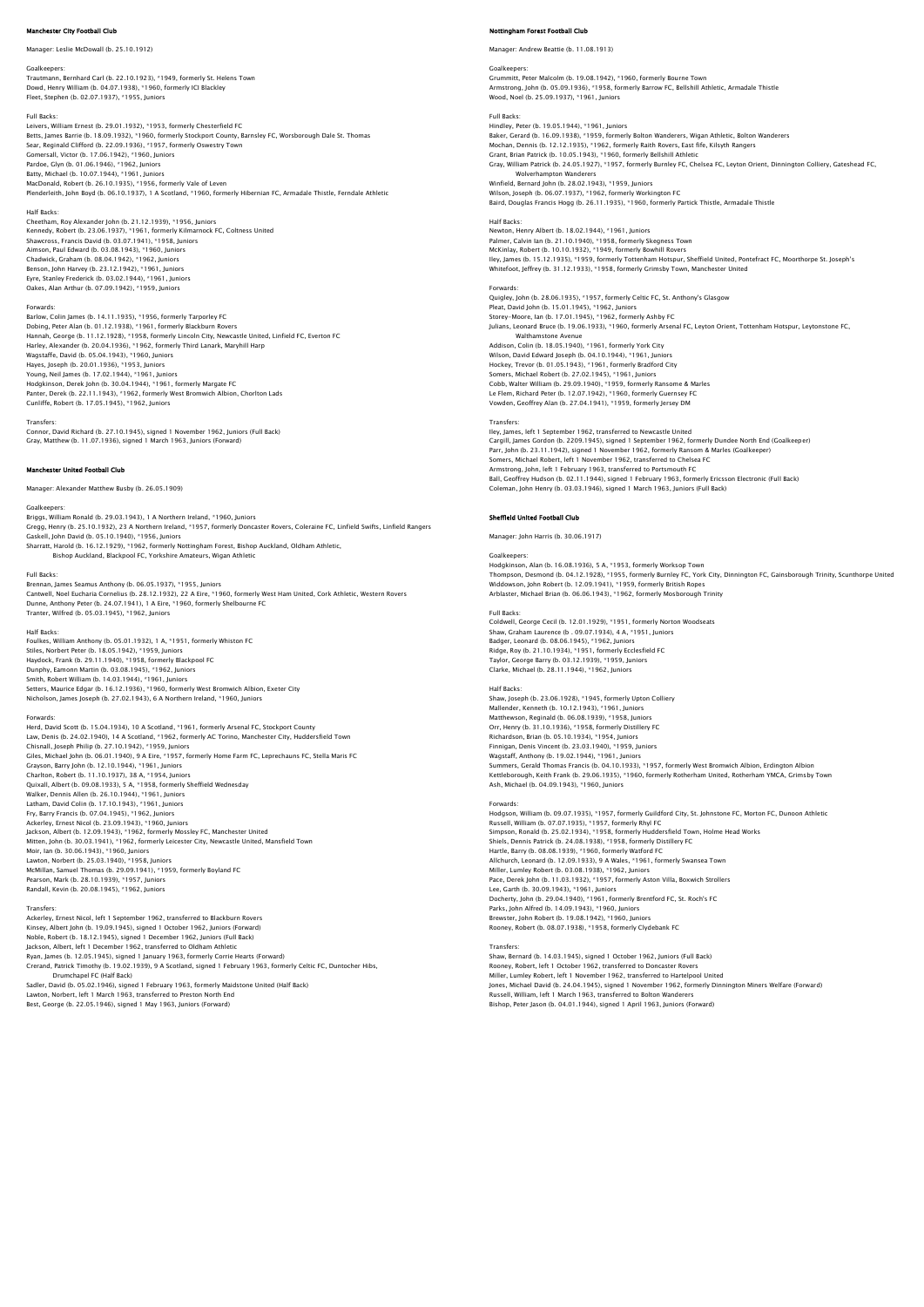## esday Football Club

### Manager: Victor Frederick Buckingham (b. 23.10.1915)

Goalkeepers: Springett, Ronald Derrick (b. 22.07.1935), 13 A, \*1958, formerly Queens Park Rangers, Victoria United MacLaren, John James Roy (b. 12.02.1930), \*1958, formerly Bury FC, St. Johnstone FC Read, John Anthony (b. 05.07.1942), \*1960, formerly Wolverhampton Wanderers

Full Backs:

Hill, Brian (b. 06.10.1937), \*1955, Juniors Johnson, Peter (b. 31.07.1931), \*1957, formerly Rotherham United, Rawmarsh Welfare Horrobin, Thomas (b. 08.08.1943), \*1960, Juniors Megson, Donald Harry (b. 12.06.1936), \*1953, formerly Mossley FC Birks, Graham (b. 25.01.1942), \*1960, Juniors

## Half Backs:

Young, Gerald Morton (b. 01.10.1936), \*1955, formerly Hawthorn Leslie, Hebburn Argyle McAnearney, Thomas (b. 06.01.1933), \*1951, formerly Dundee North End, St. Stephen's Dundee Hardy, Robin (b. 18.01.1941), \*1958, Juniors Swan, Peter (b. 08.10.1936), 19 A, \*1953, Juniors Mobley, Victor John (b. 11.10.1943), \*1961, formerly Oxford City Kay, Anthony Herbert (b. 13.05.1937), \*1954, Juniors

### Forwards:

Dobson, Colin (b. 09.05.1940), \*1957, formerly South Bank Eustace, Peter (b. 31.07.1944), \*1962, formerly Stocksbridge Works Hickton, John (b. 24.09.1944), \*1962, Juniors Griffin, William (b. 24.09.1940), \*1957, formerly Bircotes FC Ellis, Keith Duncan (b. 06.11.1935), \*1955, Juniors Holliday, Edwin (b. 07.06.1939), \*1962, formerly Middlesbrough FC Wilkinson, Howard (b. 13.11.1943), \*1962, formerly Sheffield United Finney, Alan (b. 31.10.1933), \*1950, Juniors Quinn, John David (b. 30.05.1938), \*1959, formerly Prescot Cables Thompson, Peter Colin (b. 25.07.1942), \*1961, Juniors Fantham, John (b. 06.02.1939), 1 A, \*1956, Juniors Layne, David Richard (b. 29.07.1939), \*1962, formerly Bradford City, Swindon Town, Rotherham United Wilkinson, Derek (b. 04.06.1935), \*1953, formerly Dukinfield Town

### Transfers:

Griffin, William, left 1 December 1962, transferred to Bury FC Kay, Anthony Herbert, left 1 December 1962, transferred to Everton FC Ford, David (b. 02.03.1945), signed 1 January 1963, Juniors (Forward) Noble, Frank (b. 26.10.1945), signed 1 May 1963, Juniors (Full Back)

### Tottenham Hotspur

Manager: William Edward Nicholson (b. 26.01.1919)

## Goalkeepers:

Brown, William Dallas Fyfe (b. 08.10.1931), 14 A Scotland, \*1959, formerly Dundee FC, Carnoustie Panmure<br>Hollowbread, John Frederick (b. 02.01.1934), \*1952, formerly Enfield FC

## Full Backs:

Baker, Peter Robert (b. 24.08.1934), \*1953, Juniors Hopkins, Melvyn (b. 07.11.1934), 31 A Wales, \*1952, formerly Ystrad FC<br>Henry, Ronald Patrick (b. 17.08.1934), \*1952, formerly Radbourne FC, Harpenden Town, Luton Town<br>Marchi, Anthony Vittorio (b. 21.01.1933), \*1956, former

Half Backs:<br>Beal, Philip (b. 08.01.1945), \*1962, Juniors<br>Blanchflower, Robert Dennis (b. 10.02.1926), 55 A Northern Ireland, \*1954, formerly Aston Villa, Barnsley FC, Glentoran, Bloomfield U.<br>Blanchflower, Robert Dennis (b Mackay, David Craig (b. 14.11.1934), 15 A Scotland, \*1959, formerly Heart of Midlothian, Hutchison Vale FC, Newtongrange Star,<br>Slateford Athletic<br>Sharpe, Frederick Charles (b. 11.11.1937), \*1956, Juniors<br>Clayton, Edward (b

### Forwards:

Jones, Clifford William (b. 07.02.1935), 38 A Wales, \*1958, formerly Swansea Town<br>Piper, Ronald David (b. 16.03.1943), \*1960, formerly Arsenal FC Milan, Chelsea FC<br>Greaves, James Peter (b. 20.02.1940), 22 A, \*1961, formerl

Bonnyrigg Rose Athletic, Musselburgh Union<br>Smith, Robert Alfred (b. 22.02.1933), 7 A, \*1955, formerly Chelsea FC<br>Saul, Frank Lander (b. 23.08.1943), \*1960, Juniors<br>Dyson, Terence Kent (b. 23.01.1937), \*1955, formerly Luqar Allen, Leslie William (b. 04.09.1937), \*1959, formerly Chelsea FC, Briggs Sports<br>Medwin, Terence Cameron (b. 25.09.1932), 25 A Wales, \*1956, formerly Swansea Town<br>Moss, Roy Graham (b. 05.09.1941), \*1960, Juniors<br>Smith, Roq Aitchison, Barrie George (b. 15.11.1937), \*1955, Juniors Low, Anthony Roy (b. 08.07.1944), \*1961, Juniors

Transfers: Moss, Roy Graham, left 1 September 1962, transferred to Gillingham FC Collins, James, left 1 October 1962, transferred to Brighton & Hove Albion<br>Brown, Roy Ernest Eric (b. 05.10.1945), signed 1 October 1962, Juniors (Goalkeeper)<br>Possee, Derek James (b. 14.02.1946), signed 1 March 1963, Junio

## wich Albion Football Club

Manager: Archibald Renwick Macauley (b. 30.07.1915), from 1 April 1963 James Hagan (b. 21.01.1918)

Goalkeepers: Potter, Raymond John (b. 07.05.1936), \*1958, formerly Crystal Palace, Beckenham FC, Millwall FC Millington, Anthony Horace (b. 05.06.1943), \*1960, formerly Sutton Town

# Full Backs:

Cram, Robert (b. 19.11.1939), \*1957, Juniors Fairfax, John Raymond (b. 13.11.1941), \*1959, Juniors Bannister, Jack (b. 26.01.1942), \*1959, Juniors Howe, Donald (b. 12.10.1935), 23 A, \*1952, formerly Wolverhampton Wanderers Howshall, Gerald Thomas (b. 27.10.1944), \*1962, Juniors<br>Crawford, Campbell Hackett Rankin (b. 01.12.1943), \*1960, Juniors<br>Williams, Graham Evan (b. 02.04.1938), 4 A Wales, \*1955, formerly Burnley FC, Rhyl Athletic, Burnley

## Half Backs:

Jones, Stanley George (b. 16.11.1938), \*1960, formerly Walsall FC, Wolverhampton Wanderers, Kidderminster Harriers<br>Drury, Charles Edward (b. 04.07.1937), \*1955, formerly FH Lloyd's<br>Bradley, Ronald John (b. 24.09.1939), \*19

### Forwards:

Foggo, Kenneth Taylor (b. 07.11.1943), \*1960, formerly St. Johnstone FC, Peebles YMCA Macready, Brian Leslie (b. 25.03.1942), \*1960, formerly Hull City, Willerby FC<br>Burnside, David Gort (b. 10.12.1939), \*1957, formerly Bristol City<br>Kevan, Derek Tennyson (b. 06.03.1935), 14 A, \*1953, formerly Bradford Park A Clark, Clive (b. 19.12.1940), \*1961, formerly Queens Park Rangers, Leeds United, Huddersfield Town, Ashley Road Methodists<br>Hope, Robert (b. 28.09.1943), \*1960, formerly Sunderland AFC, Drumchapel FC Lovatt, John (b. 23.08.1941), \*1958, formerly Erdington Albion<br>Redfearn, Thomas Edward (b. 09.07.1944), \*1961, Juniors<br>Jackson, Alec (b. 29.05.1937), \*1954, formerly WG Allen's, Tipton St. John's<br>Scartott, Alan Richard (b. Carter, Geoffrey (b. 14.03.1943), \*1960, formerly Moulton FC

### **Transfers**

Williams, Stuart Grenville, left 1 September 1962, transferred to Southampton FC Burnside, David Gort, left 1 October 1962, transferred to Southampton FC<br>Birch, William (b. 20.10.1944), signed 1 October 1962, Juniors (Forward)<br>Fenton, Ronald (b. 21.09.1940), signed 1 November 1962, formerly Burnley FC, Murray, Maxwell (b. 07.11.1935), signed 1 November 1962, formerly Rangers FC, Queens Park, Camelon FC (Forward)<br>Sheppard, Richard James (b. 14.02.1945), signed 1 February 1963, Juniors (Goalkeeper)<br>Kevan, Derek Tennyson, l

### West Ham United Football Club

Manager: Ronald Greenwood (b. 11.11.1921)

### Goalkeepers:

Leslie, Lawrence Grant (b. 17.03.1935), 5 A Scotland, \*1961, formerly Airdrieonians FC, Hibernian FC, Newtongrange Star Rhodes, Brian William (b. 23.10.1937), \*1955, Juniors Dickie, Alan Leonard (b. 30.01.1944), \*1962, Juniors

## Full Backs:

Kirkup, Joseph Robert (b. 17.12.1939), \*1957, Juniors Bond, John Frederick (b. 17.12.1932), \*1950, formerly Colchester Casuals<br>Crawford, John (b. 14.07.1934), \*1961, formerly Morton FC, Heart of Midlothian, Hamilton Academical, Hibernian FC<br>Merchiston Thistle<br>Charles, John Wi

Lyall, John Angus (b. 24.02.1940), 1 A, \*1957, Juniors Burkett, Jack William (b. 21.08.1942), \*1959, Juniors Presland, Edward Robert (b. 27.03.1943), \*1960, Juniors

## Half Backs:

Boyce, Ronald William (b. 06.01.1943), \*1960, Juniors Bovington, Edward Ernest Perrian (b. 23.04.1941), \*1959, Juniors<br>Moore, Robert Frederick Chelsea (b. 12.04.1941), 5 A, \*1958, Juniors<br>Brown, Kenneth (b. 16.02.1934), 1 A, \*1951, formerly Neville United<br>Lansdowne, William T Bickles, David (b. 06.04.1944), \*1961, Juniors

Forwards: Hugo, Roger Victor (b. 06.09.1942), \*1960, Juniors Peters, Martin Stanford (b. 08.11.1943), \*1960, Juniors Sealey, Alan William (b. 22.04.1942), \*1961, formerly Leyton Orient, Memorial Sports Hurst, Geoffrey Charles (b. 08.12.1941), \*1959, Juniors<br>Dear, Brian Charles (b. 18.09.1943), \*1960, Juniors<br>Dick, John Hart (b. 19.03.1930), 1 A Scotland, \*1953, formerly Crittall Athletic, Maryhill Harp<br>Musqrove, Malcolm Tindall, Ronald Albert Ernest (b. 23.09.1935), \*1961, formerly Chelsea FC Scott, Anthony James Ernest (b. 01.04.1941), \*1958, formerly St. Neots Town<br>Byrne, John Joseph (b. 13.05.1939), 1 A, \*1962, formerly Crystal Palace, Guildford City, Epsom Town<br>Woosnam, Philip Abraham (b. 22.12.1932), 15 A Transfers: Dick, John Hart, left 1 September 1962, transferred to Brentford FC Brabrook, Peter (b. 08.11.1937), 3 A, signed 1 October 1962, formerly Chelsea FC (Forward) Dawkins, Trevor Andrew (b. 07.10.1945), signed 1 October 1962, Juniors (Half Back) Burnett, Dennis Henry (b. 27.09.1944), signed 1 October 1962, Juniors (Half Back)<br>Sissons, John Leslie (b. 30.09.1945), signed 1 October 1962, Juniors (Forward)<br>Tindall, Ronald Albert, left 1 October 1962, transferred to R

Musgrove, Malcolm, left 1 December 1962, transferred to Leyton Orient<br>Howe, Robert John (b. 22.12.1945), signed 1 January 1963, Juniors (Full Back)<br>Britt, Martin Charles (b. 17.01.1946), signed 1 January 1963, Juniors (For